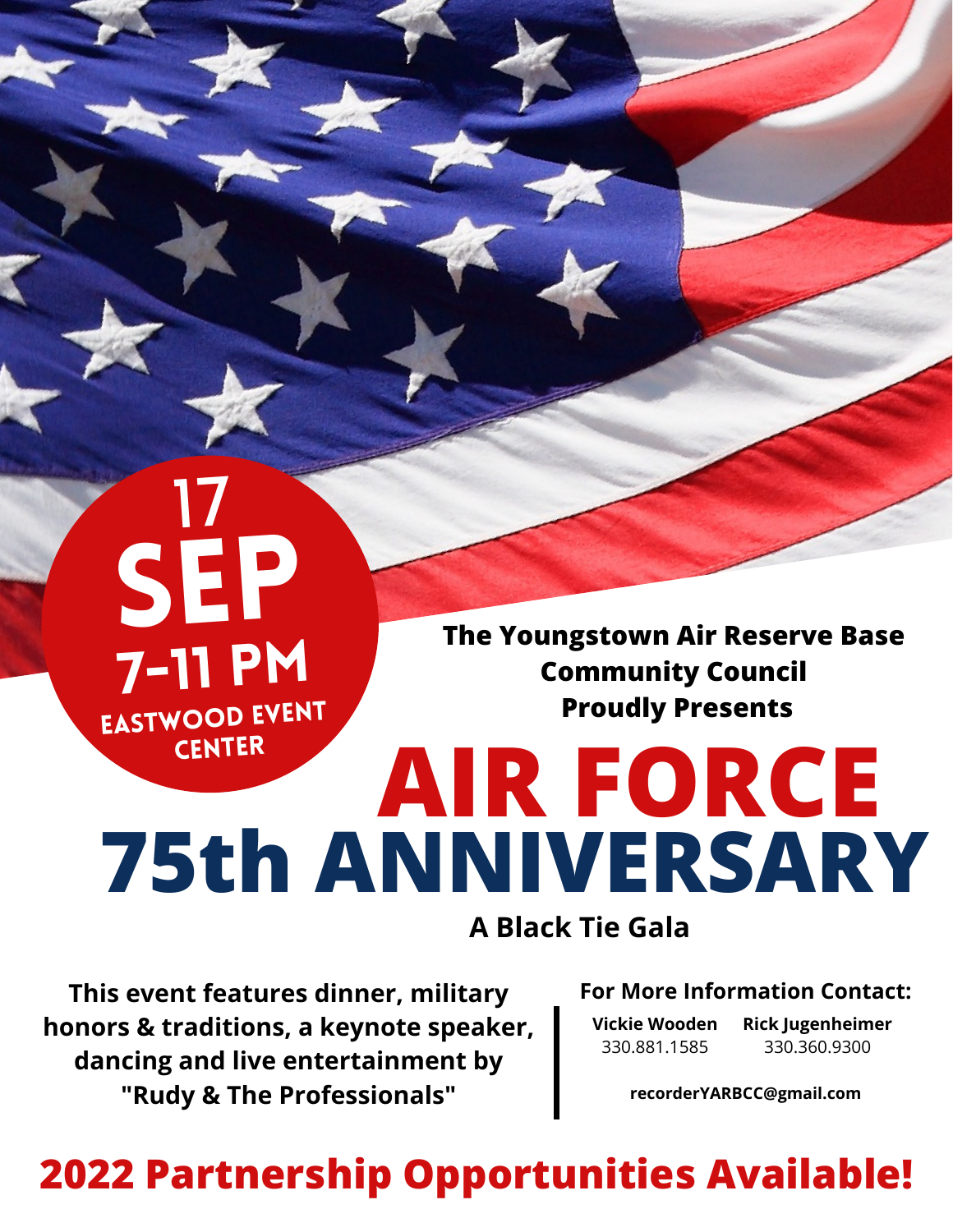

YOUNGSTOWN AIR **RESERVE BASE COMMUNITY COUNCIL** 

### **For More Information Contact:**

**Vickie Wooden** 330.881.1585

**Rick Jugenheimer** 330.360.9300

**recorderYARBCC@gmail.com**

# **2022 Partnership Opportunities**

# **ADDITIONAL EXPOSURE & NETWORKING OPPORTUNITIES**

**Stars & Stripes Partner: \$10,000**

### **(1 Available) Your Partnership Includes:**

- 16 Reservations at the event (2 VIP Tables)  $\bullet$
- 16 Reservations for pre-event VIP reception
- Name in event title as presenting partner  $\bullet$
- Recognition & introduction at event  $\bullet$
- Event signage premier, digital and table  $\bullet$
- Event Program listed on front cover, full page inside back cover & mention on back cover
- 8x10 Commemorative Event Photo
- Name on website, social media & press release
- Recognized sponsor at YARBCC's 5K on the runway
- Opportunity to participate in future YARBCC event/tour at Youngstown Air Reserve Station

### **(10 Available) Your Partnership Includes: Patriot Partners: \$2,500**

- 8 Reservations at the event (1 Table)
- 2 Reservations for pre-event VIP reception
- Event signage digital logo and table
- Event Program 1/4 page & mention on back cover
- Name on website & social media

**Land of the Free Partners:**

**\$7,500**

## **(2 Available) Your Partnership Includes:**

- 8 Reservations at the event (1 Premier Table)
- 8 Reservations for the pre-event VIP reception
- Event signage premier, digital and table
- Event Program full page & mention on back cover
- 8 x 10 Commemorative Event Photo
- Name on website & social media
- Opportunity to Participate in future YARBCC event/ tour of Youngstown Air Reserve Station

### **Home of the Brave Partners: \$5,000**

## **(6 Available) Your Partnership Includes:**

- 8 Reservations at the event (1 Table)
- 8 Reservations for the pre-event VIP reception
- Event signage digital logo & table
- Event Program 1/2 page & mention on back cover
- Name on website & social media

**Checks payable to:** Community Events LLC **Mail to:** 9658 Hunt Club Trail, Warren, OH 44484 **EIN:** 25-1407396